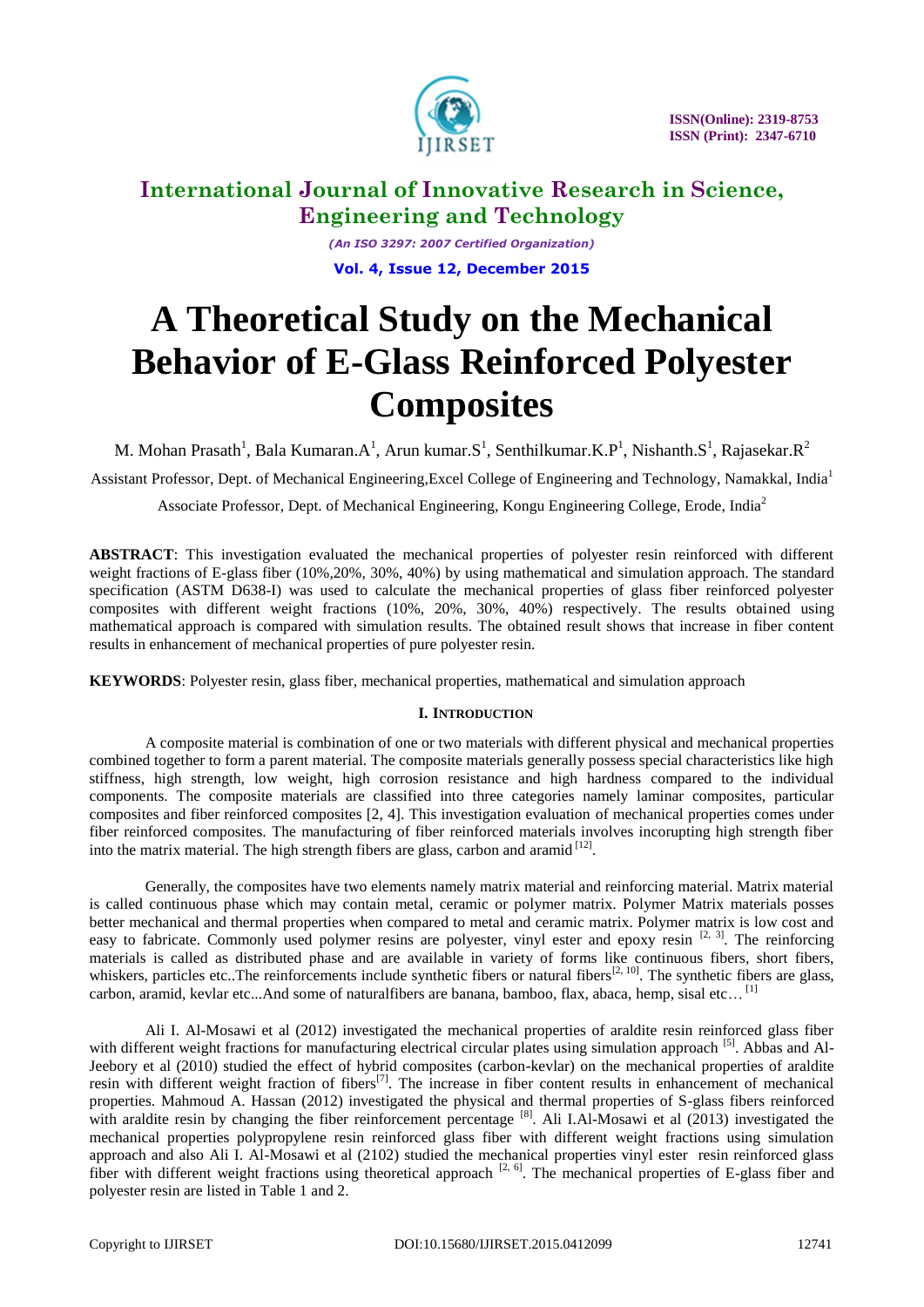

*(An ISO 3297: 2007 Certified Organization)* **Vol. 4, Issue 12, December 2015**

#### **Table: 1 Properties of E-glass fiber[1, 9]**

| <b>Property</b>        | E-glass fiber |  |  |
|------------------------|---------------|--|--|
| Density $(g/cm^3)$     | 2.6           |  |  |
| Elastic modulus (GPa)  | 3400          |  |  |
| Tensile strength (MPa) | 72            |  |  |
| Poisson ratio          | 0.22          |  |  |

| [12]<br>Table:2 Properties of polyester resin |                        |  |  |  |  |  |
|-----------------------------------------------|------------------------|--|--|--|--|--|
| <b>Property</b>                               | <b>Polyester resin</b> |  |  |  |  |  |
| Density $(g/cm^3)$                            | $1.2 - 1.5$            |  |  |  |  |  |
| Elastic modulus (GPa)                         | $2 - 4.5$              |  |  |  |  |  |
| Tensile strength (MPa)                        | 40-90                  |  |  |  |  |  |
| Elongation (%)                                | 2                      |  |  |  |  |  |
| Poisson ratio                                 | 04                     |  |  |  |  |  |

#### **II.MECHANICAL PROPERTIES**

#### **TENSILE STRENGTH**

Ultimate Tensile strength (UTS) is the ability of a material to withstand a pulling force (ie.. tensile force). It is obtained by plotting stress versus strain. UTS is the peak point in the stress-strain curve. The tensile strength is expressed in terms of MPa. The factors which affect tensile strength are preparation of the specimen, presence of surface defects and the temperature of the test environment and material. The tensile strength of a material is given by,

> $\sigma = \frac{P}{4}$  $\frac{1}{4}[6]$

Where,

σ- Tensile strength ( $N/m<sup>2</sup>$ ) P- Test load (N) Cross section area of sample  $(mm<sup>2</sup>)$ 

#### **TENSILE MODULUS**

Tensile modulus is the ability of the material to resist deformation under load.Tensile modulus is also known as young's modulus. It is a measure of a stiffness of an elastic material. Tensile modulus is the ratio of stress to strain. Tensile modulus of a material is given by,

$$
E_c = \frac{\sigma}{\epsilon} \tag{11}
$$

Where,

 $E_c$ - Tensile modulus (N/m<sup>2</sup>) σ- Tensile strength (N/m<sup>2</sup>) ɛ- Strain of a material

#### **TOUGHNESS**

Toughness is the amount of energy that a material can absorb before rupturing. The toughness may be evaluated using charpy and izod tests. Toughness can be determined by integrating the stress-strain curve. The toughness of a material is given by,

Where,

 $U_T = \sigma \times \varepsilon$  [13]

 $U_T$ - Tensile toughness (J/m<sup>3</sup>) σ- Tensile strength  $(N/m<sup>2</sup>)$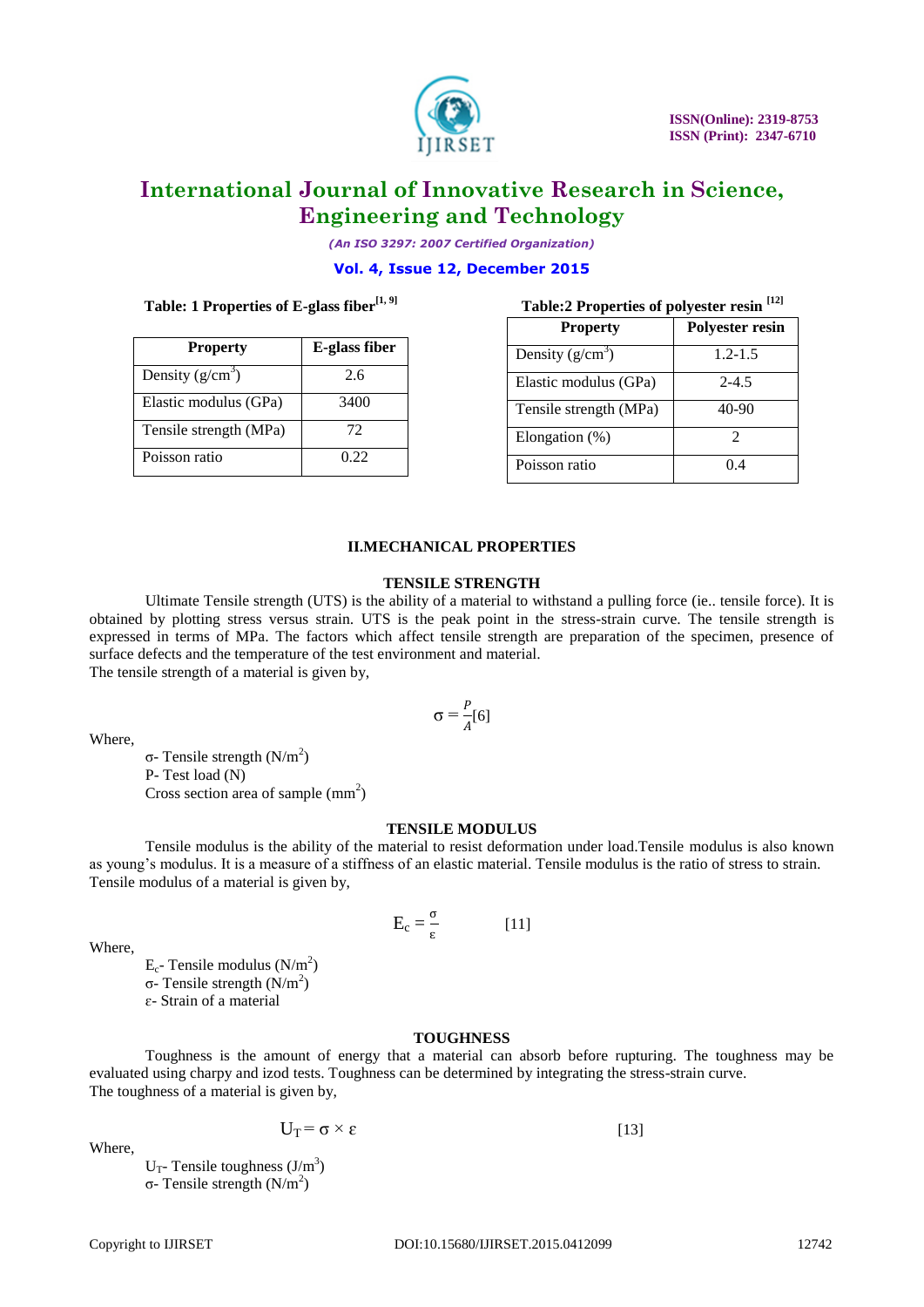

 **ISSN(Online): 2319-8753 ISSN (Print): 2347-6710**

### **International Journal of Innovative Research in Science, Engineering and Technology**

*(An ISO 3297: 2007 Certified Organization)*

**Vol. 4, Issue 12, December 2015**

ɛ- Strain of a material

#### **IMPACT STRENGTH**

Impact strength is the ability of the material to absorb shock without breaking. It is expressed in terms of energy. The factors which influence the impact strength are volume of the material, elastic modulus, force distribution and yield strength.

The toughness of a material is given by,

 $G_C = \frac{U_C}{4}$  $\overline{A}$  $[14]$ 

Where,

 $G_C$  - Impact strength  $(J/m^2)$  $U_C$  - Absorbed energy (J)  $A$  - Cross section area of sample  $(mm<sup>2</sup>)$ 

#### **III.METHODOLOGY**

#### **MATHEMATICAL APPROACH**

In this research, the orientation of fiber is assumed to be unidirectional. In unidirectional composite structures, the fibers carry most of the load as the tensile force acts along in which fibers are oriented. The standard specification (ASTM D638-I) with dimensions  $165 \times 19 \times 3$  mm was used with dumb bell section.

For unidirectional continuous fiber composite [15, 16]

| 1. Ultimate tensile strength of composite | $(\sigma_c)^T = (\sigma_f)_{\text{ult}} V_f + (\sigma_m)_{\text{ult}} V_m$ |
|-------------------------------------------|----------------------------------------------------------------------------|
| 2. Ultimate strain of fiber               | $(\varepsilon_f)_{ult} = \frac{(\sigma f)ult}{Ef}$                         |
| 3. Ultimate strain of matrix              | $(\varepsilon_{\rm m})_{\rm ult}=\frac{(\sigma m)\,ult}{E f}$              |
| 4. Tensile modulus of composite           | $E_c = E_f V_f + E_m V_m$                                                  |
| 5. Cross section of the composite         | $A_c = t_c h$                                                              |
|                                           |                                                                            |

Where,

(σ<sub>f</sub>)<sub>ult</sub>- Ultimate tensile strength of fiber (MPa)(σ<sub>m</sub>)<sub>ult</sub>- Ultimate tensile strength of matrix (MPa)  $V_f$ - Volume fraction of fiber  $V_m$ - Volume fraction of matrix  $E_f$  - Tensile modulus of fiber (GPa)  $E_m$ - Tensile modulus of matrix (GPa)  $t_c$ - Thickness of the specimen (mm) h - Height of the specimen (mm)

Using above formulas the ultimate tensile strength of composite, ultimate strain of fiber, matrix and composite were calculated for E- glass fiber reinforced polyester composite with different weight fraction of fibers (10%, 20%, 30% and 40%) and alternatively mechanical properties of the prepared composites were calculated.

#### **SIMULATION**

In this research, ANSYS program version (14) was used to calculate the mechanical properties of E-glass fiber reinforced polyester composite materials. Specific properties for both resin and fibers had imported in database of ANSYS program and then draw the obtained stress and strain value after applied the loads.Specifications used to draw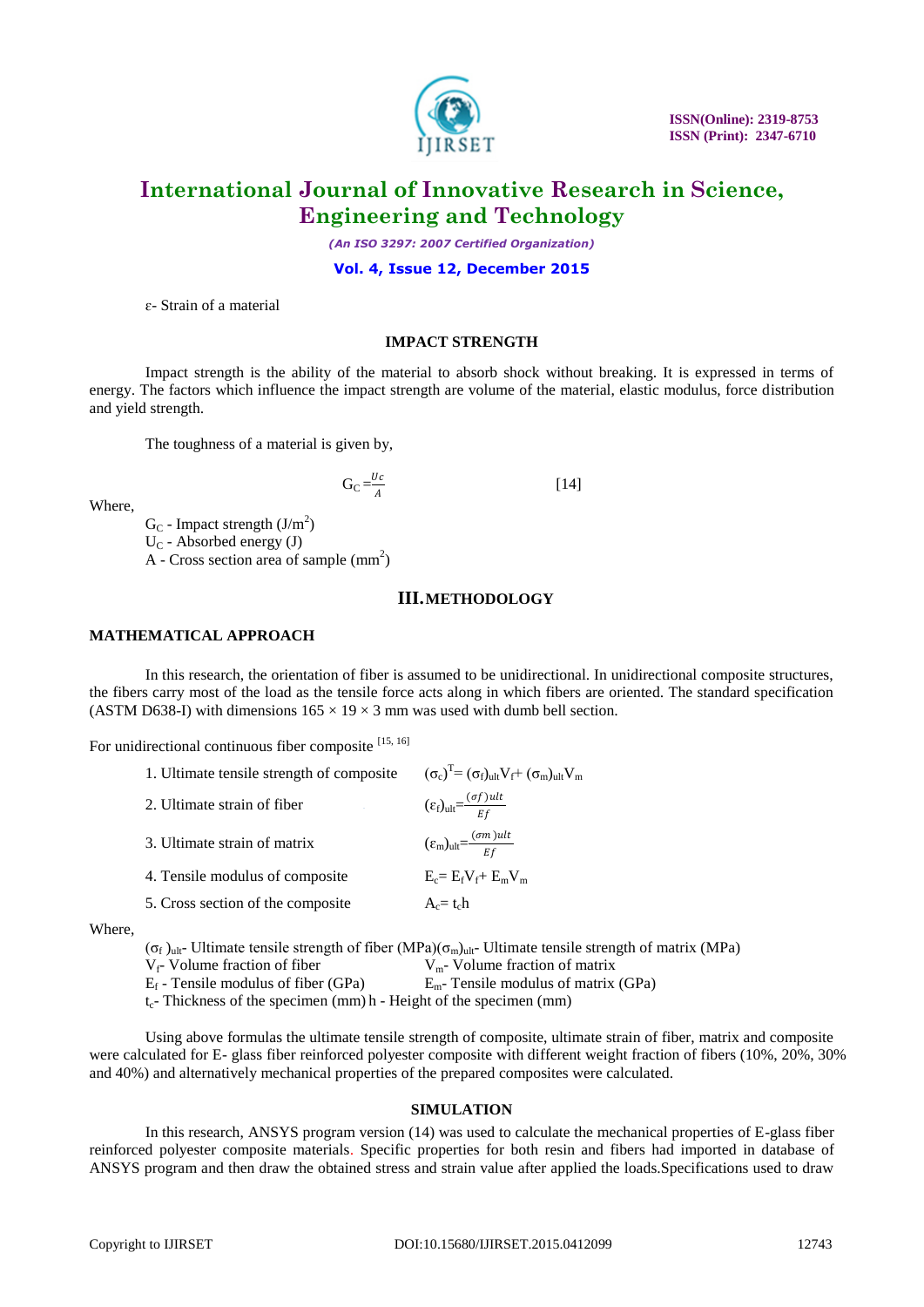

*(An ISO 3297: 2007 Certified Organization)*

#### **Vol. 4, Issue 12, December 2015**

the samples are listed in Table 4. The von-mises stress and strain values obtained for E-glass fiber reinforced polyester composite at 40% weight of fiber is shown in Figure. 1 & 2



reinforced composite with 40% weight fraction**Figure.2**

## composite with 40% weight fraction

#### **IV. RESULT AND DISCUSSION**

From results obtained it is found that mathematical approach and ANSYS simulation have better correlation. Mechanical properties of E-glass reinforced polyester composite for different volume fractions (10%, 20%, 30% and 40%) obtained using mathematical approach and ANSYS simulations are illustrated in the Figure. 3 to 6. Incorporation of E-glass fibers (10%, 20%, 30% and 40%) in polyester resin leads to enhancement in tensile strength, modulus, toughness and impact strength compared to control.

The tensile strength of E-glass reinforced polyester composite with different weight fractions using mathematical approach and ANSYS simulation is depicted in Figure. 3. If the modelling is done mathematically, addition of E-glass fiber 10%, 20%, 30% and 40% in polyester resin shows 513.076%, 1026.153%, 1539.230% and 2052.307% enhancement in tensile strength compared to pure polyester. Alternatively, if is simulated by ANSYS, then the addition of E-glass fiber 10%, 20%, 30% and 40% results in enhancement of 429.50MPa, 788.42MPa, 1146.91MPa and 1505.01MPa tensile strength respectively.

The tensile modulus of E-glass reinforced polyester composite with different weight fractions using mathematical approach and ANSYS simulation is depicted in Figure. 4. Using mathematical approach, incorporation of 10%, 20%, 30% and 40% volume fraction of E-glass fiber leads to 211.538%, 423.076%, 634.615% and 846.153% increase in modulus of elasticity compared to pure polyester. But in ANSYS simulation, the addition of E-glass fiber 10%, 20%, 30% and 40% results in 30.75GPa, 23.87GPa, and 16.99GPa and 10.12GPa enhancement of tensile modulus compared to control.

The toughness and impact strength of E-glass reinforced polyester composite with different weight fractions using mathematical approach and ANSYS simulation is depicted in Figure. 5&6.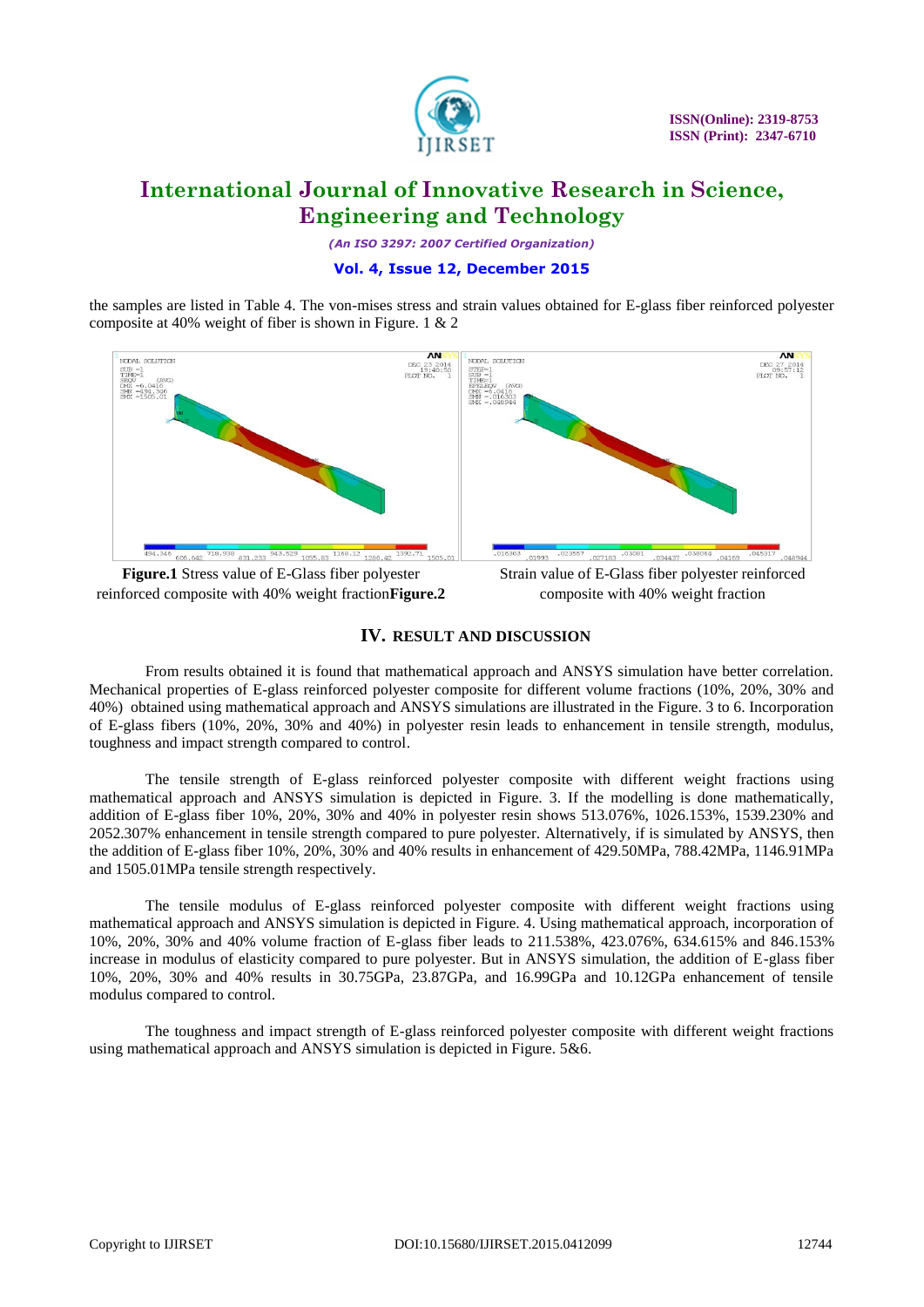

*(An ISO 3297: 2007 Certified Organization)* **Vol. 4, Issue 12, December 2015**



**Figure.3** Tensile strength for 10%, 20%, 30% and 40% addition of E-glass fiber reinforced polyester composites using mathematical and simulation approach



**Figure.5** Toughness for 10%, 20%, 30% and 40% addition of E-glass fiber reinforced polyester composites using mathematical and simulation approach



**Figure.4** Tensile modulus for 10%, 20%, 30% and 40% addition of E-glass fiber reinforced polyester composites using mathematical and simulation approach



**Figure.6** Impact strength for 10%, 20%, 30% and 40% addition of E-glass fiber reinforced polyester composites using mathematical and simulation approach

The toughness and impact strength of E-glass reinforced polyester composites with different weight fraction is presented in Table 3.

| <b>Fiber</b>   | Weight<br><b>Fraction</b> | Toughness $(J/m3)$  |              | Impact Strength $(J/m2)$ |              |
|----------------|---------------------------|---------------------|--------------|--------------------------|--------------|
|                |                           | <b>Mathematical</b> | <b>ANSYS</b> | <b>Mathematical</b>      | <b>ANSYS</b> |
| <b>E-Glass</b> | 10%                       | 1881.717            | 1821.986     | 94.08                    | 91.10        |
|                | 20%                       | 3456.504            | 3656.543     | 172.83                   | 182.83       |
|                | 30%                       | 5031.291            | 5509.640     | 251.56                   | 275.48       |
|                | 40%                       | 6606.078            | 7366.120     | 330.30                   | 368.31       |

**Table 3:**Toughness and Impact strength of E-Glass fiber reinforced with polyester resin